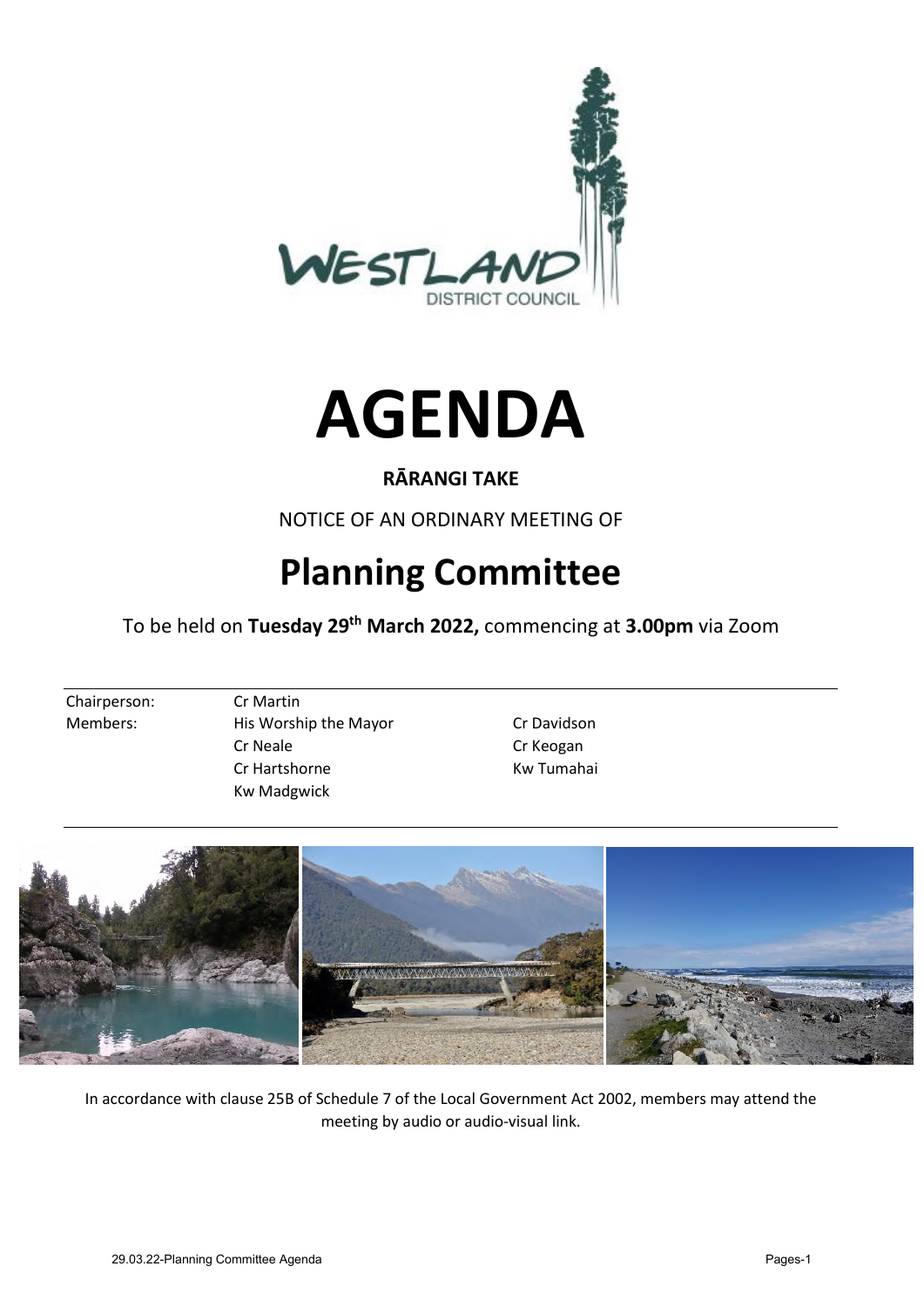# **Council Vision:**

*We work with the people of Westland to grow and protect our communities, our economy and our unique natural environment.* 

# **Purpose:**

The Council is required to give effect to the purpose of local government as prescribed by section 10 of the Local Government Act 2002. That purpose is:

- (a) To enable democratic local decision-making and action by, and on behalf of, communities; and
- (b) To promote the social, economic, environmental, and cultural well-being of communities in the present and for the future.

## **1. NGĀ WHAKAPAAHA APOLOGIES**

# **2. WHAKAPUAKITANGA WHAIPĀNGA DECLARATIONS OF INTEREST**

Members need to stand aside from decision-making when a conflict arises between their role as a Member of the Council and any private or other external interest they might have. This note is provided as a reminder to Members to review the matters on the agenda, and assess and identify where they may have a pecuniary or other conflict of interest, or where there may be a perception of a conflict of interest.

If a member feels they do have a conflict of interest, they should publicly declare that at the start of the meeting or of the relevant item of business and refrain from participating in the discussion or voting on that item. If a member thinks they may have a conflict of interest, they can seek advice from the Chief Executive or the Group Manager: Corporate Services (preferably before the meeting). It is noted that while members can seek advice the final decision as to whether a conflict exists rests with the member.

# **3. NGĀ TAKE WHAWHATI TATA KĀORE I TE RĀRANGI TAKE URGENT ITEMS NOT ON THE AGENDA**

Section 46A of the Local Government Official Information and Meetings Act 1987 states:

- (7) An item that is not on the agenda for a meeting may be dealt with at the meeting if  $-$ 
	- (a) the local authority by resolution so decides, and
	- (b) the presiding member explains at the meeting at a time when it is open to the public, -
	- (i) the reason why the item is not on the agenda; and
	- (ii) the reason why the discussion of the item cannot be delayed until a subsequent meeting.
	- (7A) Where an item is not on the agenda for a meeting, -
	- (a) that item may be discussed at the meeting if –
	- (i) that item is a minor matter relating to the general business of the local authority; and
	- (ii) the presiding member explains at the beginning of the meeting, at a time when it is open to the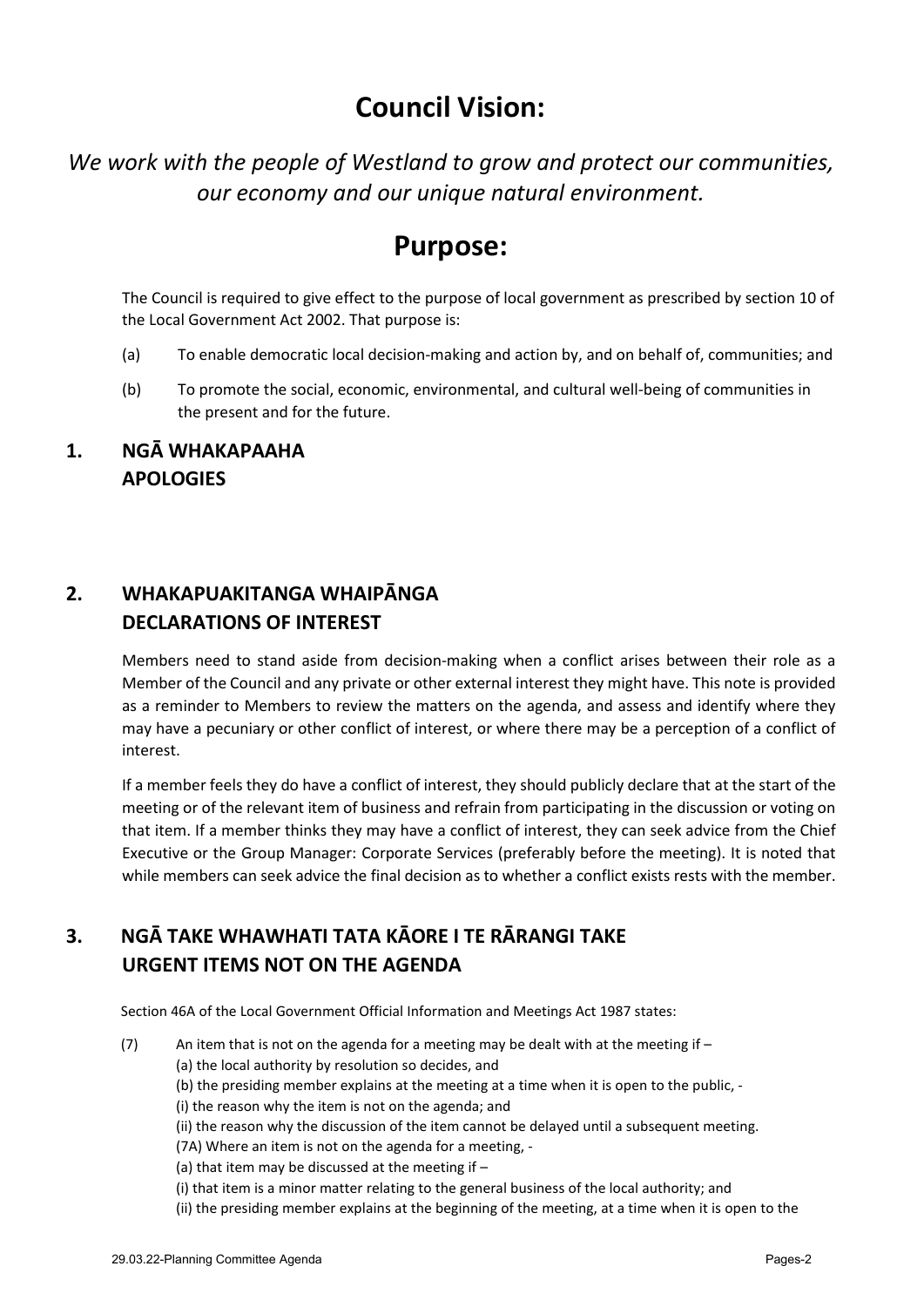public, that the item will be discussed at the meeting; but (b) No resolution, decision, or recommendation may be made in respect of that item except to refer that item to a subsequent meeting of the local authority for further discussion.

# **4. NGĀ MENETI O TE HUI KAUNIHERA MINUTES OF MEETINGS**

Minutes circulated separately via Microsoft teams/email

- **Planning Committee Meeting Minutes 9th September 2021**
- **5. ACTION LIST**

## **6. NGĀ TĀPAETANGA PRESENTATIONS**

 **Projects Update for Planning Committee**  Asset Strategy and Development Manager – Louise Dando

# **7. PŪRONGO KAIMAHI STAFF REPORTS**

Pages 6-7

Page 5

 **Planning Update Report**  Planning Manager – Fiona Scadden

# **8. KA MATATAPU TE WHAKATAUNGA I TE TŪMATANUI RESOLUTION TO GO INTO PUBLIC EXCLUDED**

(to consider and adopt confidential items)

Resolutions to exclude the public: Section 48, Local Government Official Information and Meetings Act 1987.

The general subject of the matters to be considered while the public are excluded, the reason for passing this resolution in relation to each matter and the specific grounds under Section 48(1) of the Local Government Official Information and Meetings Act 1987 for the passing of the resolution are as follows:

| <b>Item</b><br>No. | <b>General subject of</b><br>each matter to be<br>considered | <b>Reason for passing</b><br>this resolution in<br>relation to each<br>matter | Ground(s) under Section 48(1) for the<br>passing of this resolution                                                                                                                                                       |
|--------------------|--------------------------------------------------------------|-------------------------------------------------------------------------------|---------------------------------------------------------------------------------------------------------------------------------------------------------------------------------------------------------------------------|
| 1.                 | Confidential Minutes-<br>09.09.2021                          | Good<br>reason<br>to<br>withhold exist under<br>Section 7                     | That the public conduct of the relevant<br>part of the proceedings of the meeting<br>would be likely to result in the disclosure<br>of information for which good reason for<br>withholding exists.<br>Section $48(1)(a)$ |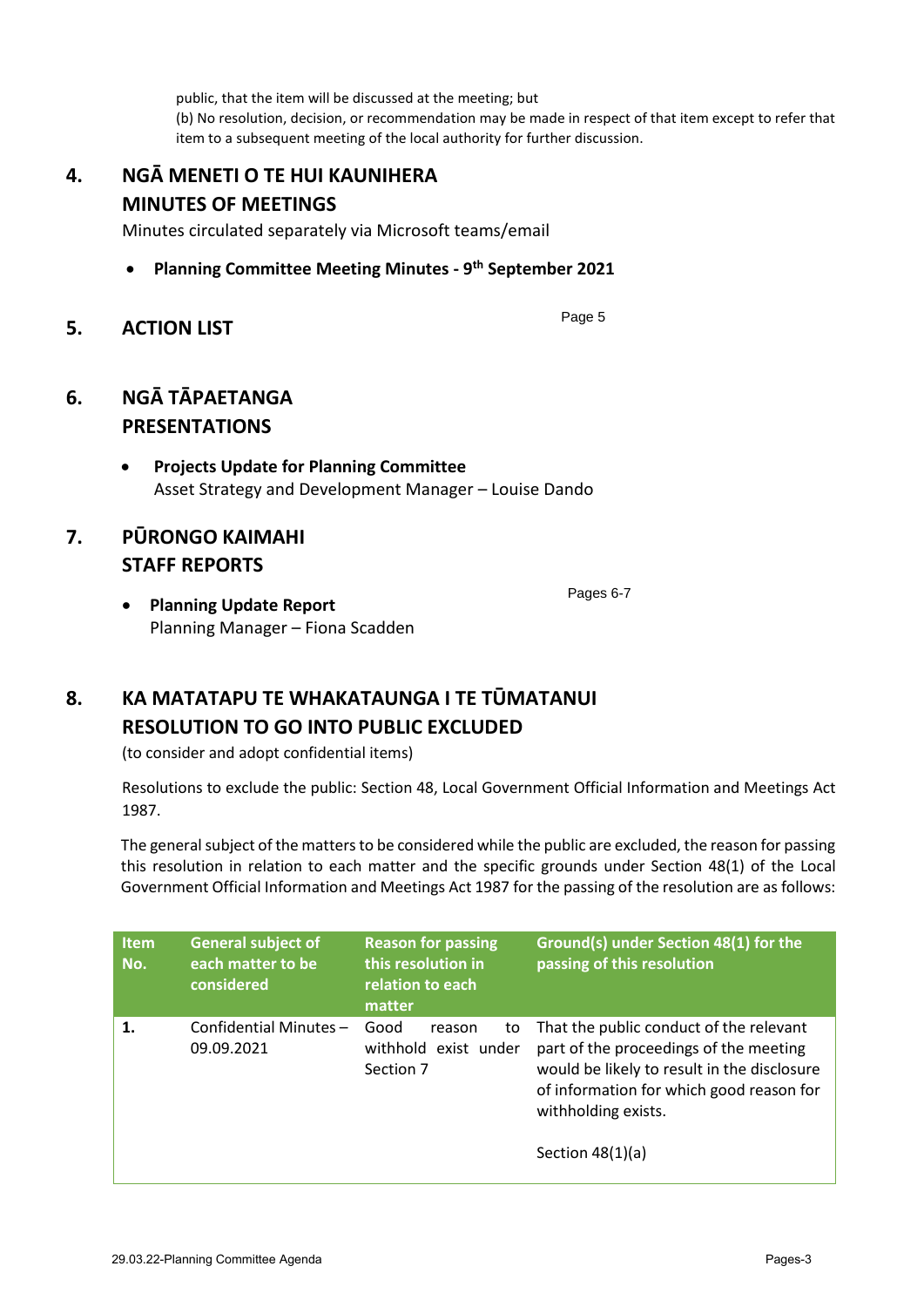This resolution is made in reliance on sections 48(1)(a) and (d) of the Local Government Official Information and Meetings Act 1987 and the particular interests or interests protected by section 7 of that Act, which would be prejudiced by the holding of the relevant part of the proceedings of the meeting in public are as follows:

| <b>Item No.</b> | <b>Interest</b>                                                                                                                                                                                                                                                                         |
|-----------------|-----------------------------------------------------------------------------------------------------------------------------------------------------------------------------------------------------------------------------------------------------------------------------------------|
|                 | Protect the privacy of natural persons, including that of deceased natural persons                                                                                                                                                                                                      |
|                 | Protect information where the making available of the information:<br>(i)<br>would disclose a trade secret; and<br>would be likely unreasonably to prejudice the commercial position of the person who<br>(ii)<br>supplied or who is the subject of the information (Schedule 7(2)(b)). |
|                 | Enable any local authority holding the information to carry on, without prejudice or<br>disadvantage, negotiations (including commercial and industrial negotiations) (Schedule<br>7(2)(i)                                                                                              |

### **DATE OF NEXT PLANNING COMMITTEE MEETING –TUESDAY 5TH JULY 2022, 3.00PM COUNCIL CHAMBERS, 36 WELD STREET, HOKITIKA AND VIA ZOOM**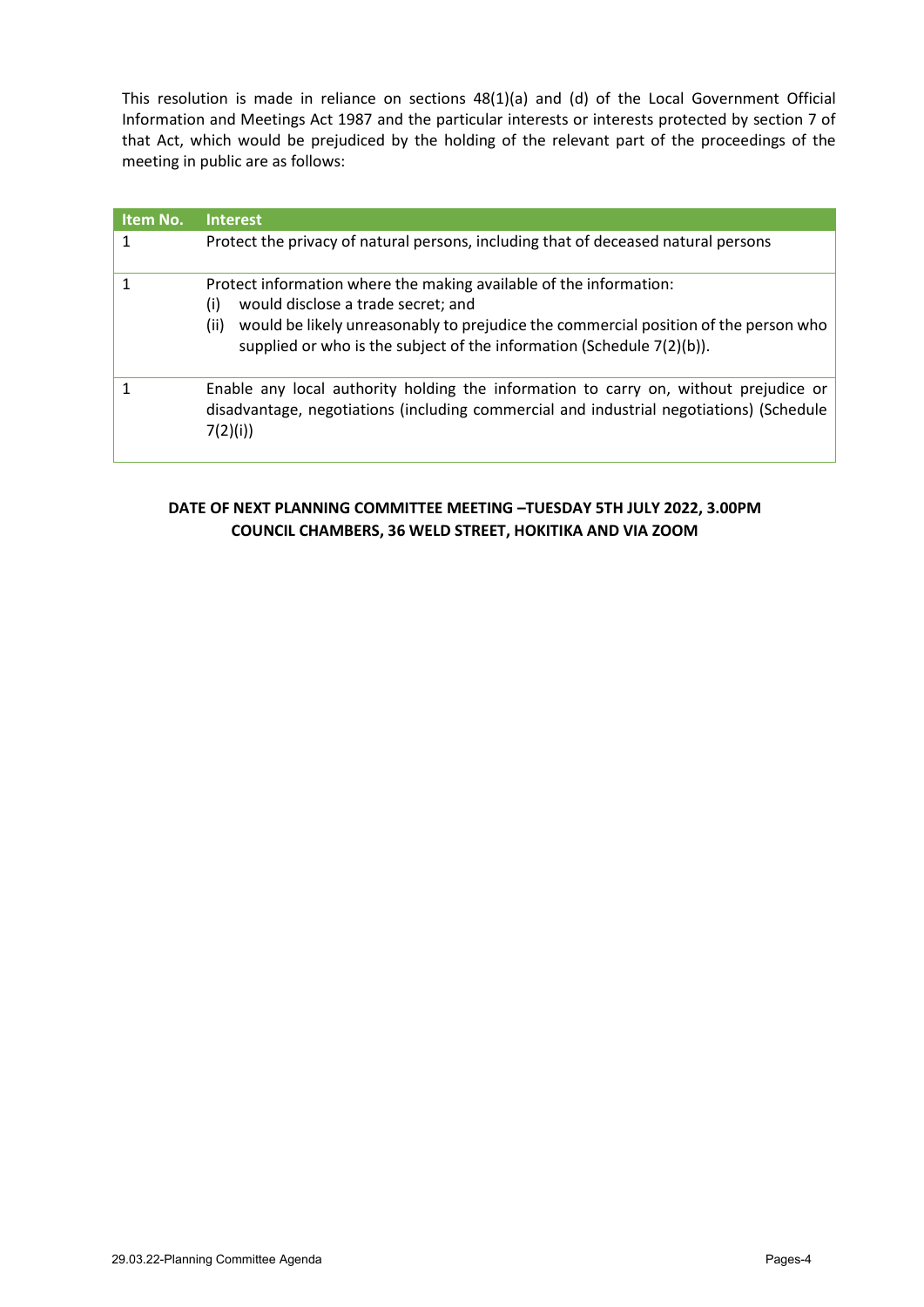### **29.03.22 – PLANNING COMMITTEE – ACTION LISTING**

| <b>Date</b> | <b>COMPLETED</b><br><b>IN PROGRESS</b><br><b>OVERDUE</b> | <b>Item</b>                                                                         | <b>Action Required</b>                                                                                                                                        | <b>Status</b>                                                                                                                                                                                                                                                                                                                                                                                                                       | <b>Lead</b><br><b>Officer</b> |
|-------------|----------------------------------------------------------|-------------------------------------------------------------------------------------|---------------------------------------------------------------------------------------------------------------------------------------------------------------|-------------------------------------------------------------------------------------------------------------------------------------------------------------------------------------------------------------------------------------------------------------------------------------------------------------------------------------------------------------------------------------------------------------------------------------|-------------------------------|
| 03.06.21    |                                                          | Mining<br>consents<br>and<br>applications Audit with<br><b>Destination Westland</b> | Chief Executive is to investigate the best<br>way to report back to the Committee on<br>this information with the Council<br>Controlled Organisations (CCOs). | Included in today's Planning Managers Current<br>Projects Update Report.<br>Further to this item - Preliminary discussions with<br>the DWL CEO and have proposed a joint audit of<br>previous and current licences. DWL to take this to<br>their board for approval.<br>DWL have assigned a project manager to progress<br>the gap analysis. Expected WHL will update<br>council in the next update on progress of this<br>project. | <b>Chief Executive</b>        |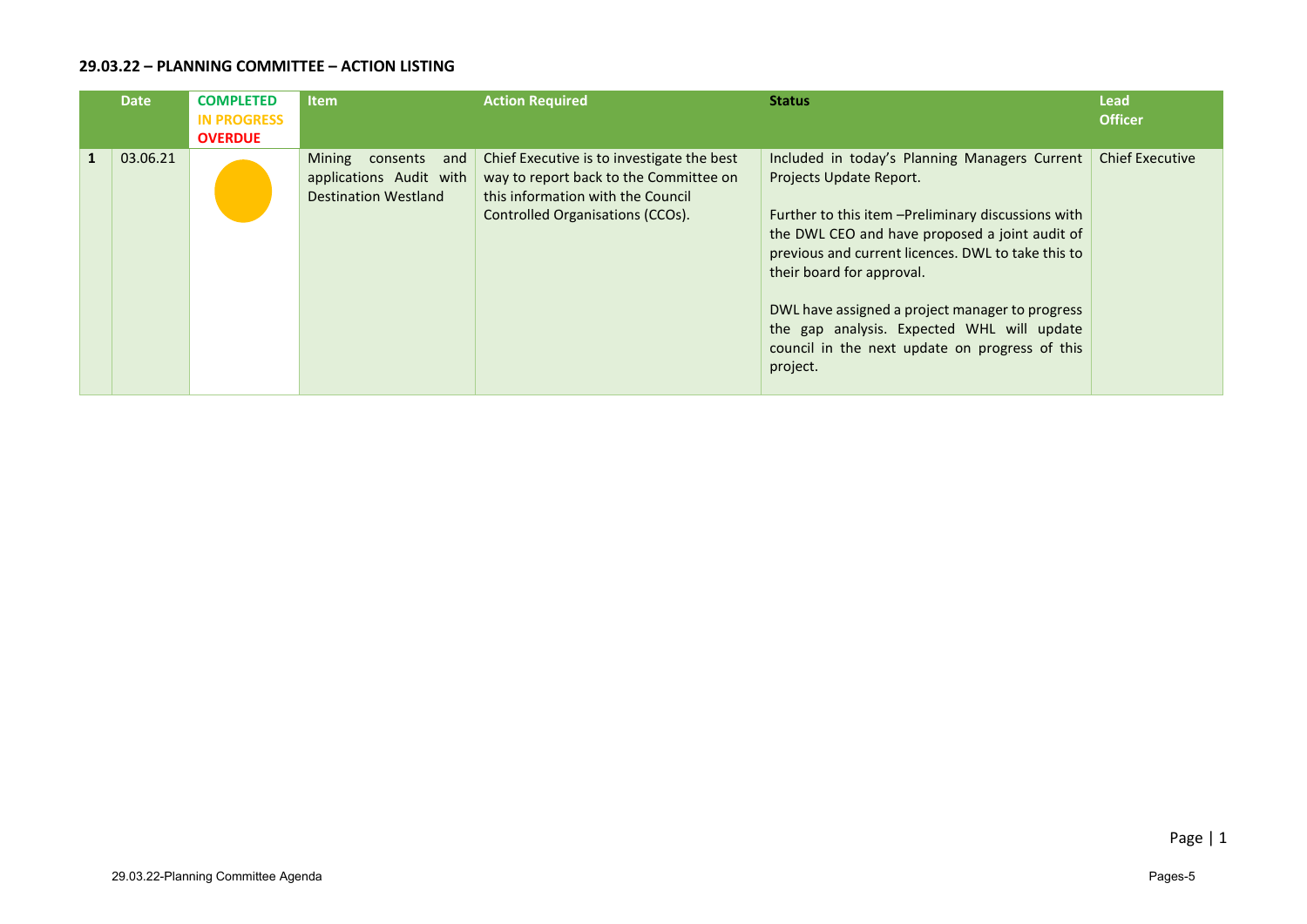# Report



- **DATE:** 29th March 2022
- **TO:** Planning Committee

**FROM:** Planning Manager

### **PLANNING UPDATE REPORT**

### **1 SUMMARY**

- **1.1** The purpose of this report is to update the Committee on the status of current projects being undertaken by the Planning Team.
- **1.2** Council seeks to meet its obligations under the Local Government Act 2002 and the achievement of the District Vision adopted by the Council in June 2021, which are set out in the Long Term Plan 2021-31. Refer page 2 of the agenda.
- **1.3** This report concludes by recommending that Council receive the Planning Manager's report dated 29<sup>th</sup> March 2022.

### **2 CURRENT PROJECTS**

### **2.1 TOWN CENTRE PLAN**

The Town Centre Design Guidelines have now been incorporated into the Draft Te Tai o Poutini Plan. Conversations are underway with a consultant to produce a Town Centre Strategy and Concept Plan to set the scene for how the Town Centre will develop in future. The Design Guidelines have been a large body of this work by ensuring that private development follows a theme beneficial both to other businesses in the town centre and the public using the town centre. The Concept Plan will address visual, amenity and pedestrian practicality of the streetscape to ensure that Hokitika Town Centre retains its vibrance and attractiveness into the future.

### **2.2 REVELL STREET TRIAL**

Revell Street Trial is about to come to an end. As well as being very positive in stage 2 the process has given us a very good grounding of staging, engagement and running of such a project in future. With assets now produced such as planters, seating and decks there is opportunity to replicate or reuse these items should other opportunities be considered. With the format and colours for the street furniture set, future consideration for Council may include whether such projects for additional street furniture are ratepayer funded through revitalisation funds or whether it would be user pays if a business wished to create similar within construction design standard.